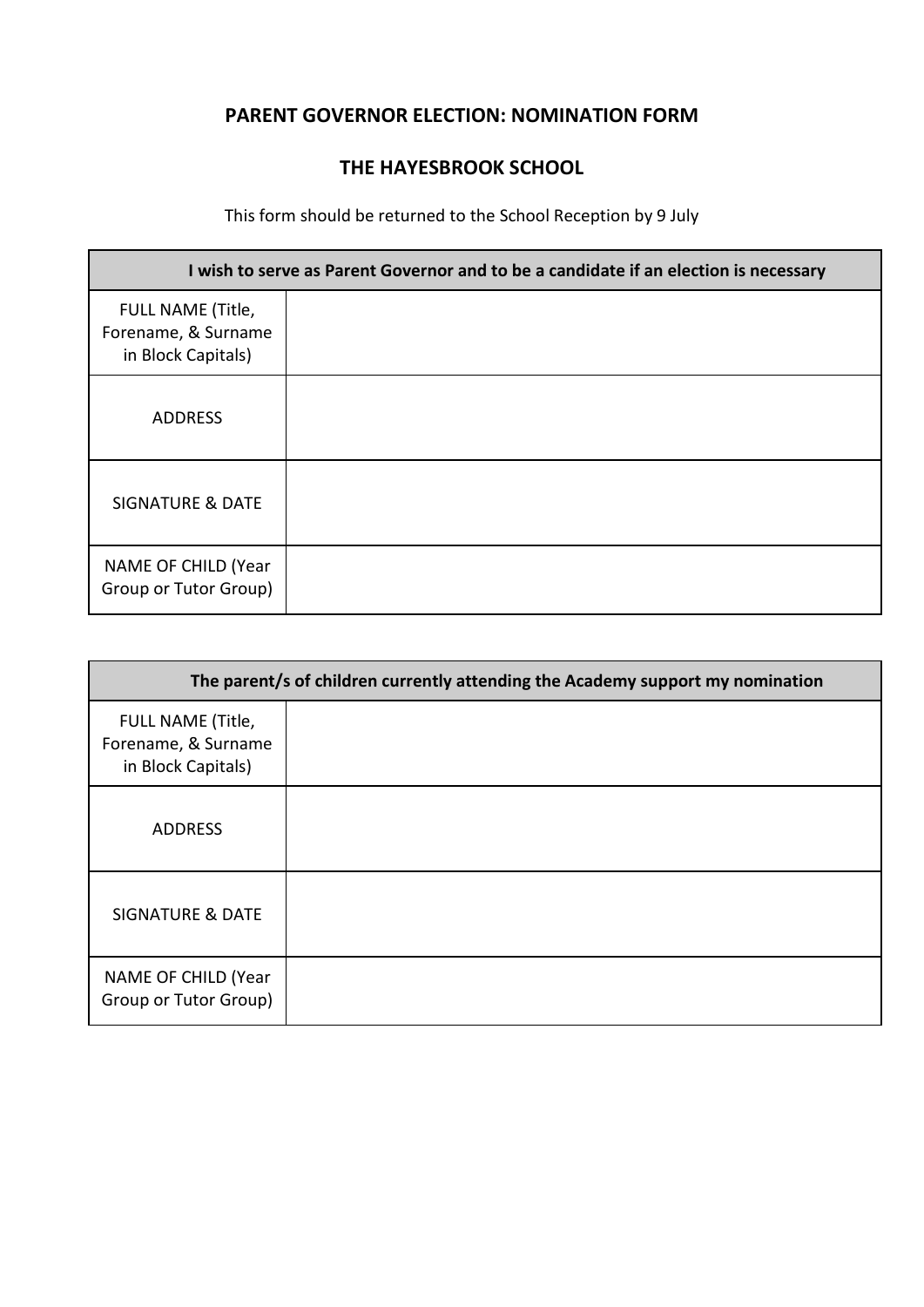**Please use this space for a brief (100 words maximum) personal statement to support your nomination. This statement, typed in a standard format, with your name, will be circulated to parents if there is a contested election.**